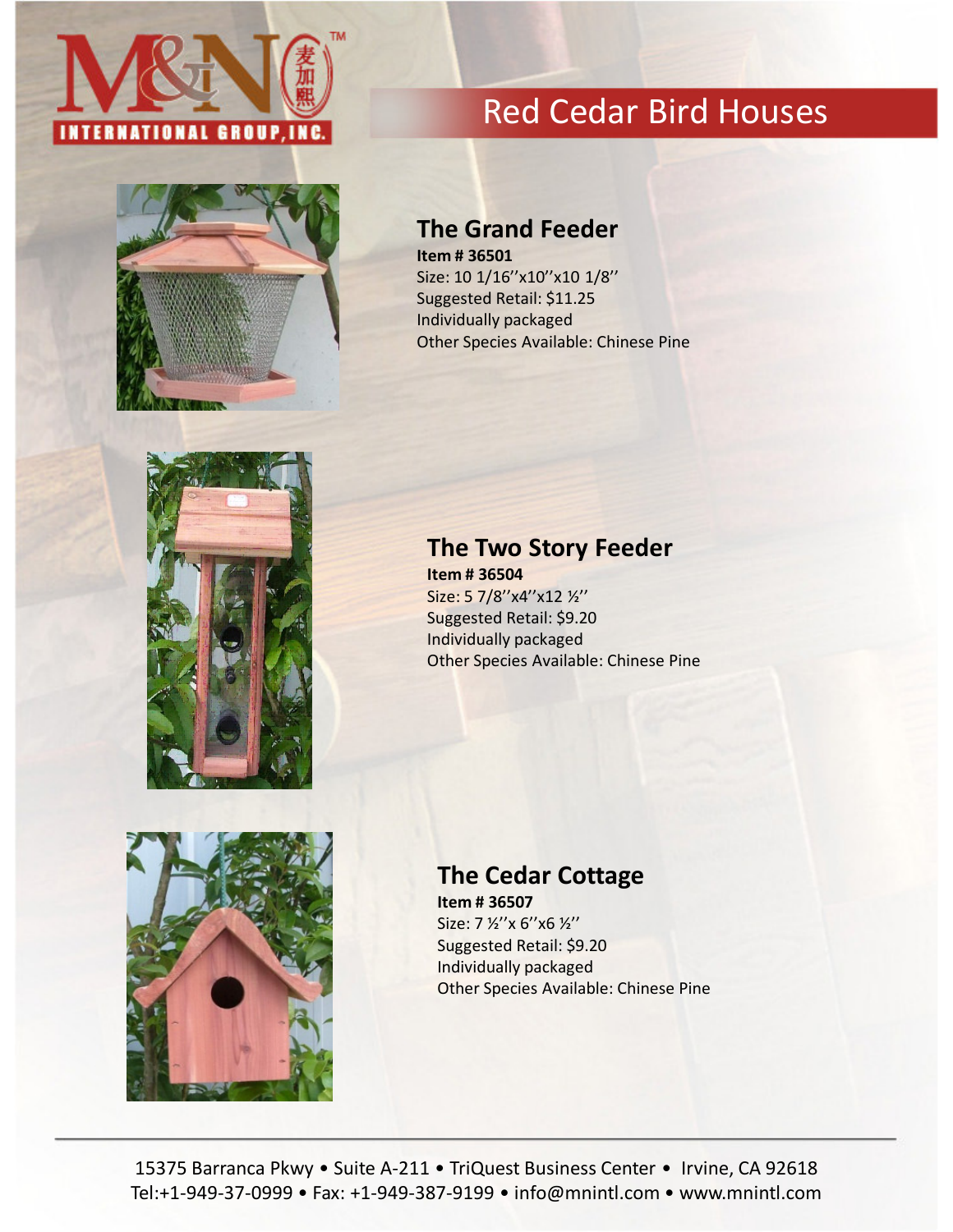









# Red Cedar Bird Houses

#### The Tower

Item # 36509 Size: 7''x7''x11 ½'' Suggested Retail: \$10.25 Individually packaged Other Species Available: Chinese Pine

## The Lodge

Item # 36510 Size: 12 ½''x7 ½''x9'' Suggested Retail: \$16.50 Individually packaged Other Species Available: Chinese Pine

## The Swiss Cottage

Item # 36512 Size: 10"x6 1/2"x7" Suggested Retail: \$10.00 Individually packaged Other Species Available: Chinese Pine

### The Log Cabin

Item # 36513 Size: 13"x9"x9 1/2" Suggested Retail: \$23.00 Individually packaged Other Species Available: Chinese Pine